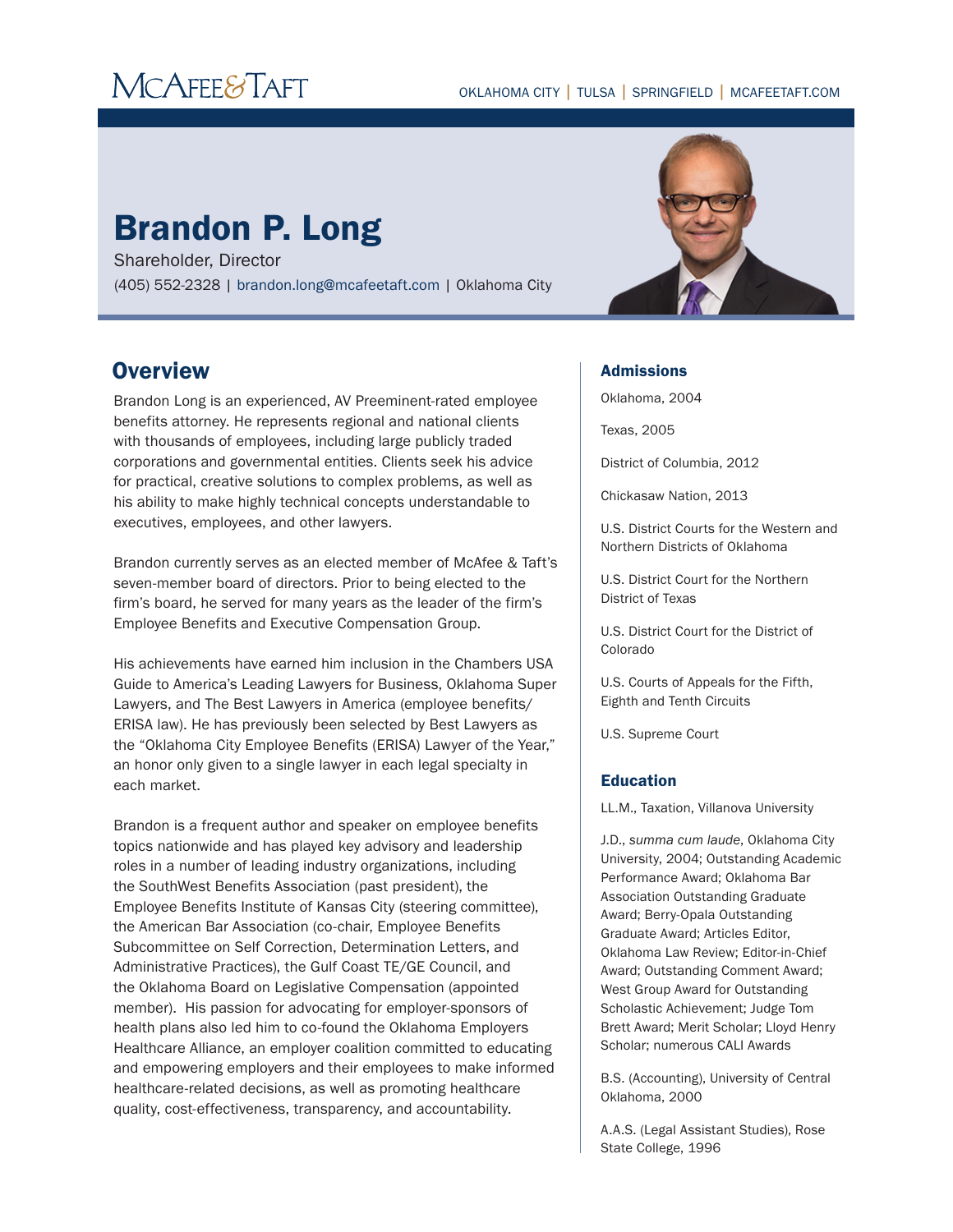Brandon's practice is focused on matters involving qualified retirement plans, health and welfare plans, and executive compensation. He routinely advises boards and board committees regarding fiduciary and investment issues and the compliance aspects of new or evolving laws. A portion of his practice is also devoted to ERISA litigation, including the defense of employers in benefits litigation and advocating for employers and employer plans in appellate litigation. Brandon also provides comments to legislators and regulators on what the law should be, and has submitted amicus briefs to courts encouraging decisions that help employer plans and their covered participants.

More than 25 years ago, Brandon started in the mail room of another large Oklahoma City firm, worked as a legal assistant while going to law school at night, and graduated ranked first in his law school class. He then practiced with large national and international law firms in Dallas and Washington, D.C. before returning to his hometown and joining McAfee & Taft. He holds a master of laws in taxation from the Villanova University School of Law.

Outside of the firm, Brandon chairs the Oklahoma City University School of Law Executive Board and serves on the board of directors for the Regional Food Bank of Oklahoma.

## Representative Experience

- Submission of amicus brief in the United States Supreme Court in *Rutledge v. PCMA*, No. 18-540 (2020).
- Advises companies of all sizes regarding complex compliance issues associated with their retirement plans.
- Prepares and negotiates voluntary correction filings with the IRS under the Employee Plans Compliance Resolution System (EPCRS) for qualified retirement plans, including anonymous submissions for company-threatening issues and/or creative solutions to difficult problems.
- Regularly conducts legal plan audits for qualified retirement plans to identify legal risks prior to potential audits by the IRS or the U.S. Department of Labor.
- Advises Indian tribal clients and consultants regarding cuttingedge and extremely complicated employee benefits and tax issues, including sovereignty issues, comments to the IRS regarding proposed regulatory action, identification and separation of government and so-called "commercial" employees and plans, benefits structuring, entity structuring, controlled group issues, deferred compensation and health care reform.
- Representation of clients before the IRS during plan audits.

### Professional Organizations and Memberships

Oklahoma County Bar Association

Oklahoma Bar Association

State Bar of Texas

American Bar Association (Co-Chair, Employee Benefits Subcommittee on Self Correction, Determination Letters, and Administrative Practices; Vice Chair, Employee Plans and Executive Compensation Group Committee on Fiduciary Responsibility, Administration, and Litigation)

Oklahoma Employers Healthcare Alliance (Co-Founder)

SouthWest Benefits Association (Past President)

Employee Benefits Institute of Kansas City, Inc. (Steering Committee)

Gulf Coast TE/GE Council (Member)

#### Civic Involvement and Leadership

Oklahoma City University School of Law (Chair, Executive Board)

Regional Food Bank of Oklahoma (Board of Directors)

Big Brothers Big Sisters (Big Brother, 1994–2007)

Leadership Oklahoma (Class XXVIII)

Leadership Oklahoma City LOYAL Program (Class V)

Oklahoma Board on Legislative Compensation (Member)